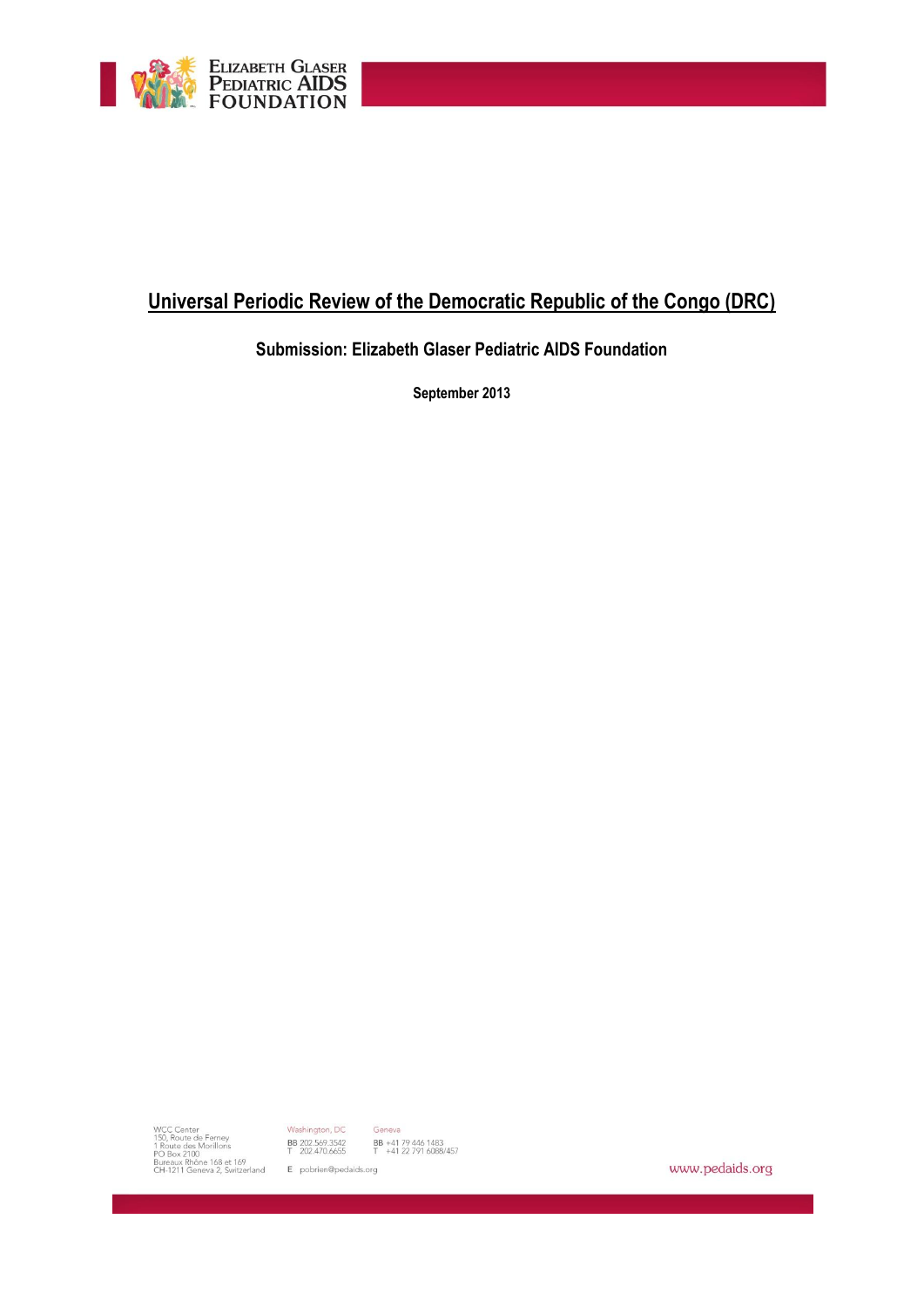# **I. Introduction: EGPAF in the DRC**

1. The Elizabeth Glaser Pediatric AIDS Foundation (EGPAF) is a leading implementer of HIV/AIDS prevention, care, and treatment services in the Democratic Republic of the Congo (DRC).

2. EGPAF began supporting critical prevention services in the DRC in 2001, supporting prevention of mother-to-child transmission of HIV (PMTCT) programs implemented by the Kinshasa School of Public Health (KSPH) and the University of North Carolina (UNC). In subsequent years, EGPAF added support for care and treatment programs to its portfolio of work in the DRC, including male involvement, early infant diagnosis of HIV, and sexual and gender-based violence services. Today, EGPAF/DRC also supports syphilis testing and treatment; TB/HIV co-infection services; family planning services; and HIV treatment for clinically eligible HIV-positive pregnant women, their male partners and other family members.

EGPAF currently supports services in four of the country's eleven provinces, implementing activities in more than 140 sites.

## **II. HIV and the right to health in the DRC**

4. The right to health is a universal human rights recognized by the Universal Declaration of Human rights and Article 12 of the International Covenant on Economic, Social and Cultural Rights. The right of the child to health is also enshrined in Article 24 of the Convention on the Rights of the Child. As all human rights are interdependent, the enjoyment of the right to health – including as it relates to HIV/AIDS – both affects and is affected by the enjoyment of other rights.

5. Over a decade of civil war, political instability, and violence in the Democratic Republic of Congo (DRC) has resulted in a weakened and overburdened health sector. HIV is now a generalized epidemic with more than 1.1 million Congolese infected as of the end of  $2011$ , affecting their right to health, right to education, right to equality and non-discrimination and many other human rights.

6. National HIV prevalence is approximately 1.6 percent; however, prevalence among adults aged 25-49 is estimated to be 4.2 percent, with infection rates as high as 9.5 percent in some areas.<sup>2</sup>

The 2007 the DRC Demographic Health Survey (DHS) estimated that only 9 percent of adults know their HIV status, in part due to the limited availability of HIV counseling and testing (HCT). Access to lifesaving HIV treatment and critical HIV prevention, care and support services is also limited. The National AIDS Control Program (PNLS) estimates that only 10 percent of eligible people living with HIV (PLHIV) are enrolled on antiretroviral therapy (ART) and less than 30 percent of those enrolled are receiving palliative care.<sup>3</sup>

7. The Ministry of Health (MoH) and National AIDS Control Programme (PNLS) have taken lead roles in addressing the HIV epidemic in the DRC. In recent years, the MoH has

 1 PEPFAR DRC Operational Report, PY 2011

<sup>&</sup>lt;sup>2</sup> 2012 DRC National Elimination Plan for Pediatric HIV (PNLS)

<sup>&</sup>lt;sup>3</sup> PEPFAR DRC Operational Report, PY 2011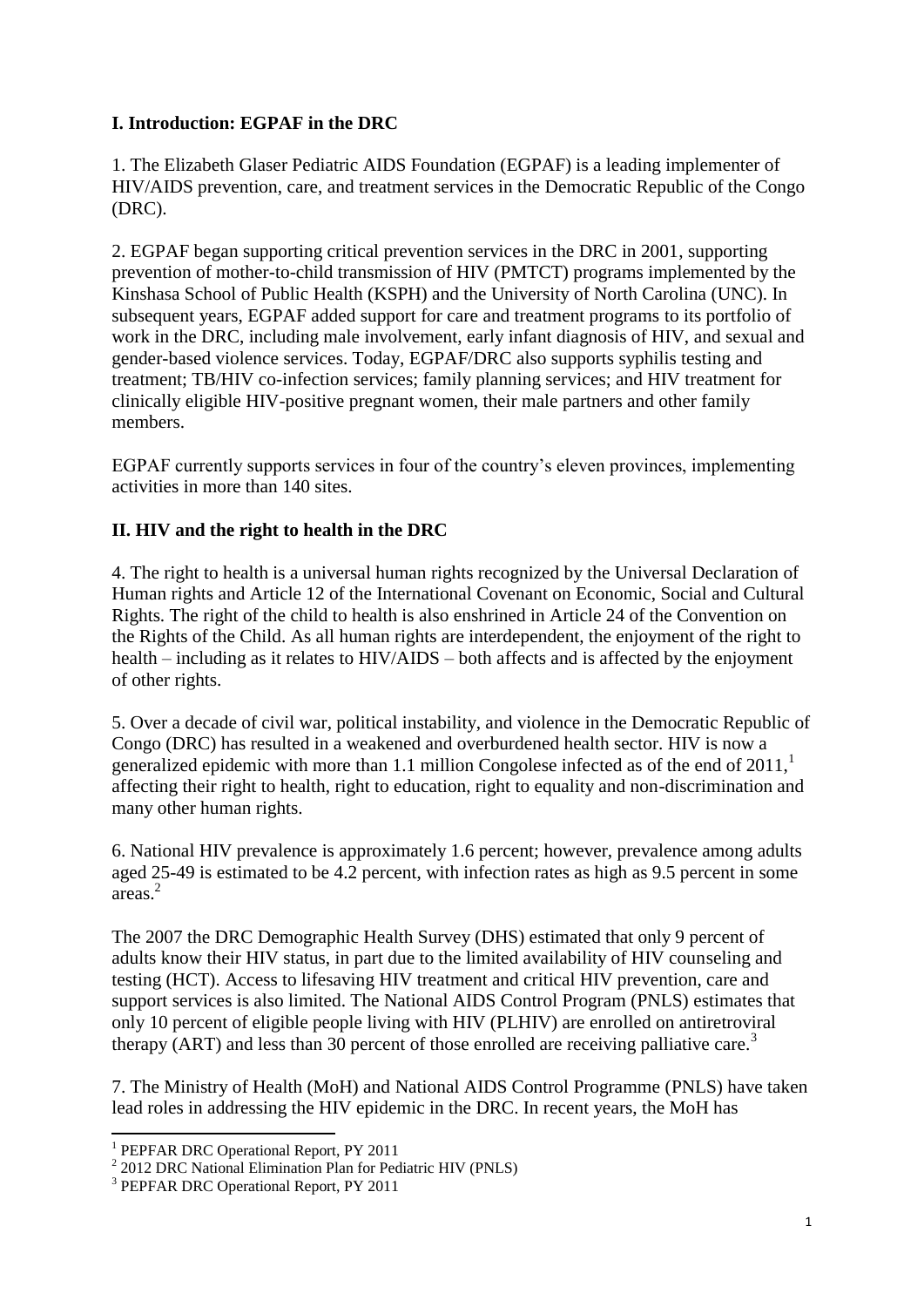decentralized the health care system, placing increased responsibility on Health Zones (HZs). In 2012, the Government dedicated a portion of the national budget to HIV for the first time, but adequate financing for HIV remains elusive. At present, the DRC is completely dependent on donors for all anti-retroviral medication (ARVs). Basic inputs, such as health provider salaries, are grossly insufficient, resulting in frequent staff turnover and necessitating expensive re-training.

8. Fragmented and uncoordinated interventions have led to ad-hoc HIV service provision, making it difficult for people living with HIV to access comprehensive HIV services. People living with HIV in the DRC continue to face high levels of stigma in the community and by healthcare providers. Care and support services for children and adults living with HIV are not widely available in the DRC. According to recent figures, only 9 percent of children in the DRC requiring HIV treatment received it in  $2012 -$  down from 12 percent in  $2011<sup>4</sup>$ 

#### **III. Sexual and gender-based violence in the DRC**

9. Sexual and gender-based violence (SGBV) is one of the greatest threats to women's health in the DRC, where SGBV rates are among the highest in the world. Power inequality, and physical and sexual partner violence have been linked to a substantial proportion of new HIV infections in the country, yet the issue is not being adequately addressed. Laws regarding SGBV exist but are relatively unknown among the general population and are rarely enforced.

#### **IV. Government response**

1

10. In its *National report submitted in accordance with paragraph 15(a) of the annex to Human Rights Council Resolution 5/1*, the DRC government said that:

"The Government is making a considerable effort to provide greater access to health care. A law to protect the rights of people living with or affected by HIV/AIDS was passed in 2008. .... Financing is being provided for projects to combat such diseases as AIDS, tuberculosis and malaria, and national programmes targeting these maladies are under way."<sup>5</sup>

11. Further, in its *Combined sixth and seventh periodic report* to CEDAW, and its *Replies to the List of issues and questions with regard to the consideration of periodic reports,* the DRC government noted that it has established a national multi-sector plan on HIV/AIDS (PNMLS), a National Policy on Gender Issues (PNG), and an Act on Sexual Violence. Unfortunately, despite these policy advances, resources remain scarce, and the DRC remains nearly 100 percent donor dependent for all HIV services and commodities.

12. To ensure the success of these initiatives, the international community needs to support the government of the DRC in accessing a reliable source of ARVs, and the government needs to invest in basic health infrastructure, including adequate provider salaries. In addition, due to the DRC's large population and low number of trained health care providers,

 $4$  WHO, Children eligible for and receiving antiretroviral therapy, and antiretroviral therapy coverage in the 22 priority countries in the Global Plan, 2011 and 2012 (table), available here:

http://www.who.int/entity/hiv/data/global\_treatment\_report\_2013\_tables\_web.xlsx <sup>5</sup> Human Rights Council, A/HRC/WG.6/6/COD/1, available at: http://daccess-dds-

ny.un.org/doc/UNDOC/GEN/G09/152/38/PDF/G0915238.pdf?OpenElement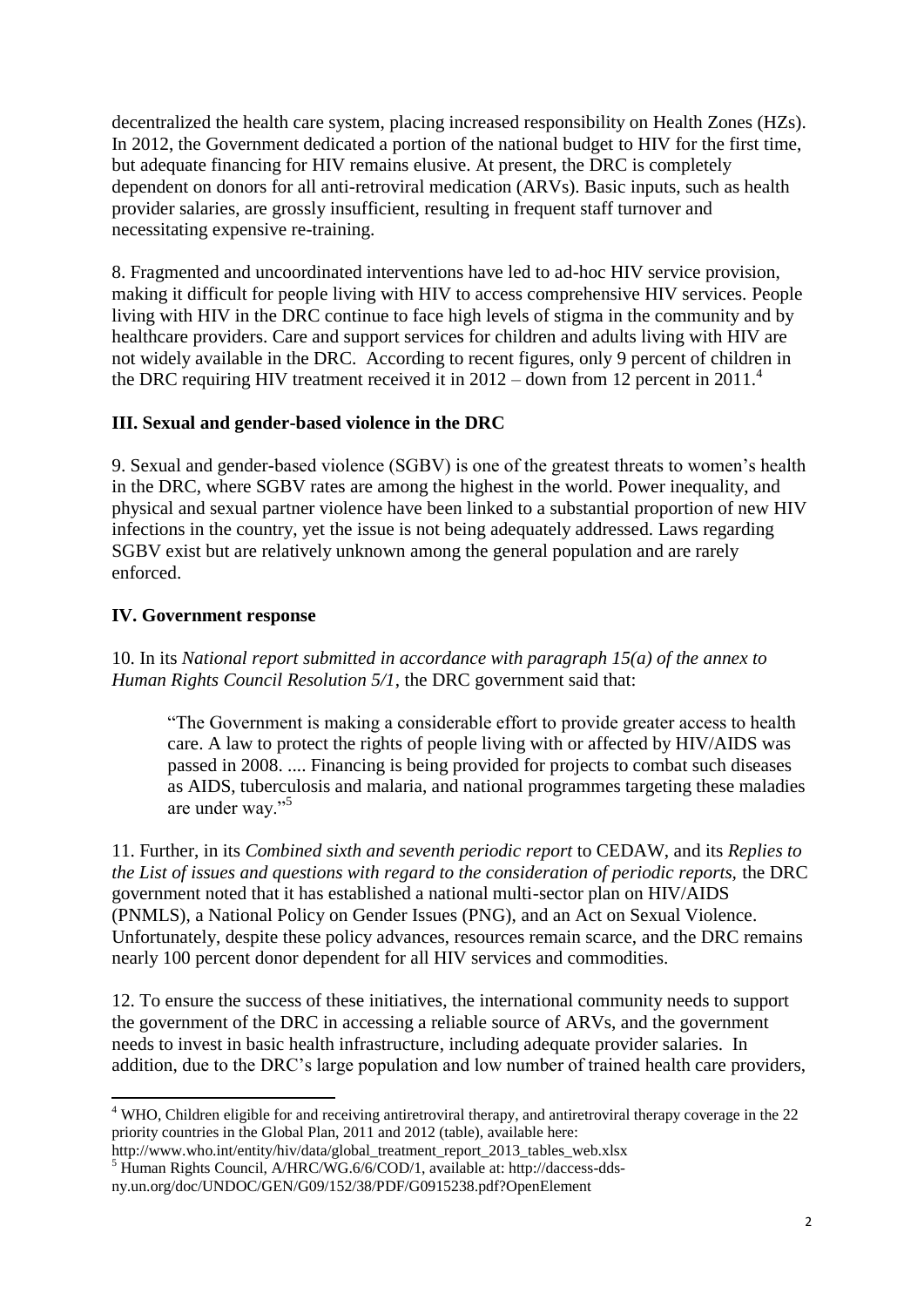a policy shift that allows task shifting of ART initiation to nurses would allow HIV services to reach a broader population.

## **V. Key recommendations to the DRC government:**

- a. **Increase access** to quality comprehensive HIV/AIDS prevention, care, and treatment services and **address barriers to women** accessing such services.
- b. **Increase national financing** for HIV prevention, care and treatment services, with a view to becoming less dependent on donor aid and in line with commitments made under the Abuja Declaration, in which African governments pledged to allocate at least 15 percent of their annual budget to improve their health sector.
- c. **Ensure that all women receive voluntary testing for HIV during ANC visits or**  facility deliveries, as the DRC's high fertility rate (six live births per woman),<sup>6</sup> and high rates of at least one ANC visit per pregnancy  $(87 \text{ percent})^7$  make this the perfect entry point for identifying HIV-positive women and linking them and any HIVpositive partners and children into care and treatment services for HIV.
- d. **Strengthen the provision of integrated clinical services.** Integrated services will strengthen the national health care system and create efficiencies by reducing redundancies and programmatic costs, while also streamlining patient flow and reducing barriers to adherence and retention in services.
- e. **Ensure that a minimum package of integrated HIV services is offered in each of the country's "health zones".** To do this effectively, the DRC government should conduct methodical reviews of needs and gaps and adapt tools, successfully developed and tested in other African countries, to ensure all health zones meet benchmarks for the provision of integrated HIV services. The DRC government should also provide support to health zones to assess, plan, and monitor site performance to ensure a minimum standard of quality services are available to patients.
- f. **Encourage the establishment of peer support groups to improve women's adherence and retention in HIV services.** To mitigate stigma and discrimination, peer support groups specifically designed to provide psychosocial support to HIVpositive women should be established. Psychosocial support empowers women living with HIV to take better care of themselves, disclose their status to family and friends, speak out in the community, and support friends. Support groups also play a key role in tracing and encouraging attendance at health facility appointments.
- g. Reinforce systems for **early infant diagnosis of HIV infection**, and organize integrated services and/or linkages to family planning; young child HIV care, support and treatment; and TB services.
- h. Ensure clinic-based HIV services and community-based support services assess and address the **reproductive health and family planning needs of women living with**

 6 2007 DRC Demographic Health Survey Report

<sup>7</sup> Ibid.